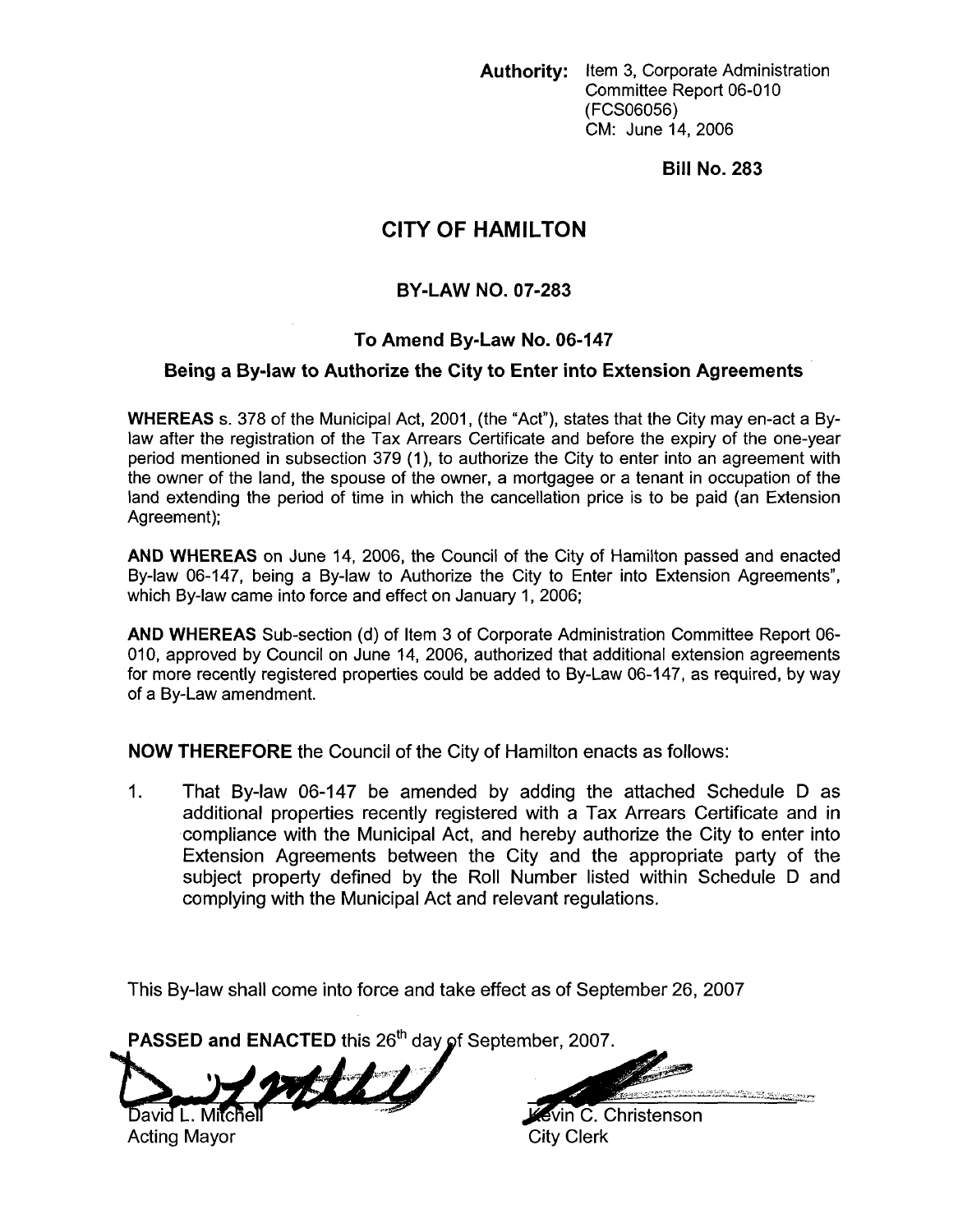#### SCHEDULE "D" TO BY-LAW NO 06-147

|                    |                        |                                          | PAGE 1                           |
|--------------------|------------------------|------------------------------------------|----------------------------------|
| <b>ROLL NUMBER</b> | <b>ASSESSMENT TYPE</b> | <b>DATE CERTIFICATE</b><br><b>ISSUED</b> | <b>REDEMPTION</b><br><b>DATE</b> |
| 140410242000000    | <b>RESIDENTIAL</b>     | 6/29/2007                                | 6/29/2008                        |
| 050361008500000    | <b>RESIDENTIAL</b>     | 6/29/2007                                | 6/29/2008                        |
| 040311533200000    | <b>RESIDENTIAL</b>     | 6/29/2007                                | 6/29/2008                        |
| 080931027100000    | <b>RESIDENTIAL</b>     | 6/29/2007                                | 6/29/2008                        |
| 020111076500000    | <b>RESIDENTIAL</b>     | 6/29/2007                                | 6/29/2008                        |
| 040314047600000    | <b>RESIDENTIAL</b>     | 6/29/2007                                | 6/29/2008                        |
| 040288031200000    | <b>RESIDENTIAL</b>     | 6/29/2007                                | 6/29/2008                        |
| 030265090200000    | <b>RESIDENTIAL</b>     | 6/29/2007                                | 6/29/2008                        |
| 070751049020000    | <b>RESIDENTIAL</b>     | 6/29/2007                                | 6/29/2008                        |
| 030236069600000    | <b>RESIDENTIAL</b>     | 6/29/2007                                | 6/29/2008                        |
| 040313563700000    | <b>RESIDENTIAL</b>     | 6/29/2007                                | 6/29/2008                        |
| 030236536400000    | <b>RESIDENTIAL</b>     | 6/29/2007                                | 6/29/2008                        |
| 030201001900000    | <b>RESIDENTIAL</b>     | 6/29/2007                                | 6/29/2008                        |
| 040284047600000    | <b>RESIDENTIAL</b>     | 6/29/2007                                | 6/29/2008                        |
| 030201009700000    | <b>RESIDENTIAL</b>     | 6/29/2007                                | 6/29/2008                        |
| 030266053800000    | <b>RESIDENTIAL</b>     | 6/29/2007                                | 6/29/2008                        |
| 040282072000000    | <b>RESIDENTIAL</b>     | 6/29/2007                                | 6/29/2008                        |
| 030236039000000    | <b>RESIDENTIAL</b>     | 6/29/2007                                | 6/29/2008                        |
| 040323028800000    | <b>RESIDENTIAL</b>     | 6/29/2007                                | 6/29/2008                        |
| 040283565000000    | <b>RESIDENTIAL</b>     | 6/29/2007                                | 6/29/2008                        |
| 020182049800000    | <b>RESIDENTIAL</b>     | 6/29/2007                                | 6/29/2008                        |
| 040333500700000    | <b>RESIDENTIAL</b>     | 6/29/2007                                | 6/29/2008                        |
| 040315564300000    | <b>RESIDENTIAL</b>     | 6/29/2007                                | 6/29/2008                        |
| 030214076900000    | <b>RESIDENTIAL</b>     | 6/29/2007                                | 6/29/2008                        |
| 140370393600000    | <b>RESIDENTIAL</b>     | 7/9/2007                                 | 7/9/2008                         |
| 070741081200000    | <b>RESIDENTIAL</b>     | 7/9/2007                                 | 7/9/2008                         |
| 070751050240000    | <b>RESIDENTIAL</b>     | 7/9/2007                                 | 7/9/2008                         |
| 050381037300000    | <b>RESIDENTIAL</b>     | 7/9/2007                                 | 7/9/2008                         |
| 070673041200000    | <b>RESIDENTIAL</b>     | 7/9/2007                                 | 7/9/2008                         |
| 070675014400000    | <b>RESIDENTIAL</b>     | 7/9/2007                                 | 7/9/2008                         |
| 040312069000000    | <b>RESIDENTIAL</b>     | 7/9/2007                                 | 7/9/2008                         |
| 140280266000000    | <b>RESIDENTIAL</b>     | 7/9/2007                                 | 7/9/2008                         |
| 003320540300000    | <b>RESIDENTIAL</b>     | 7/9/2007                                 | 7/9/2008                         |
| 020143516900000    | <b>RESIDENTIAL</b>     | 7/9/2007                                 | 7/9/2008                         |
| 020112050400000    | <b>RESIDENTIAL</b>     | 7/9/2007                                 | 7/9/2008                         |
| 030218080600000    | <b>RESIDENTIAL</b>     | 7/9/2007                                 | 7/9/2008                         |
| 030264003400000    | <b>RESIDENTIAL</b>     | 7/9/2007                                 | 7/9/2008                         |
| 080903009700000    | <b>RESIDENTIAL</b>     | 7/9/2007                                 | 7/9/2008                         |
| 901110120000000    | <b>RESIDENTIAL</b>     | 7/9/2007                                 | 7/9/2008                         |
| 010091045200000    | <b>RESIDENTIAL</b>     | 7/9/2007                                 | 7/9/2008                         |
| 030266088400000    | <b>RESIDENTIAL</b>     | 7/9/2007                                 | 7/9/2008                         |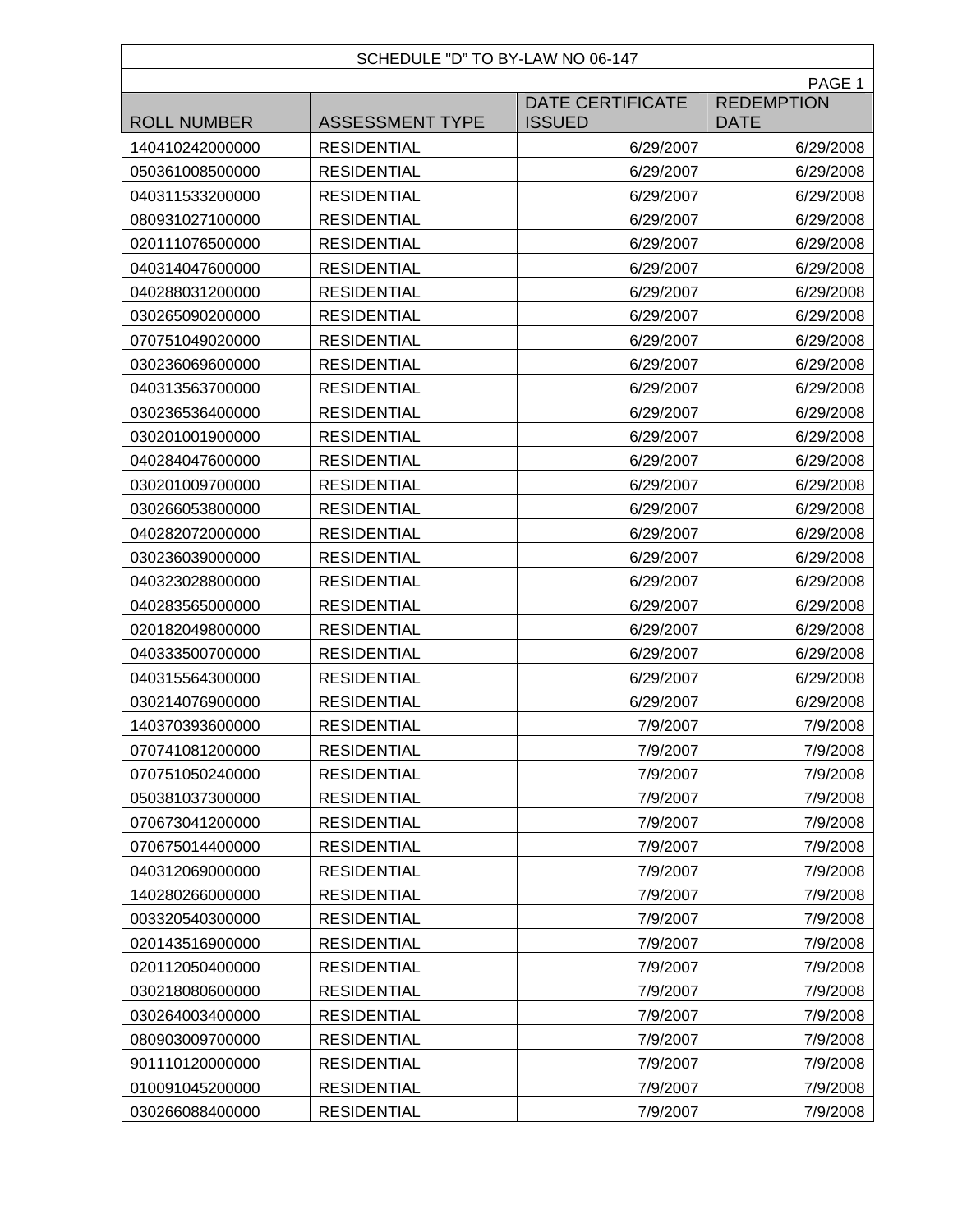# SCHEDULE "D" TO BY-LAW NO 06-147

|                    | PAGE <sub>2</sub>      |                                          |                                  |
|--------------------|------------------------|------------------------------------------|----------------------------------|
| <b>ROLL NUMBER</b> | <b>ASSESSMENT TYPE</b> | <b>DATE CERTIFICATE</b><br><b>ISSUED</b> | <b>REDEMPTION</b><br><b>DATE</b> |
| 081091038000000    | <b>RESIDENTIAL</b>     | 7/9/2007                                 | 7/9/2008                         |
| 303350273840000    | <b>RESIDENTIAL</b>     | 7/9/2007                                 | 7/9/2008                         |
| 010106001500000    | <b>RESIDENTIAL</b>     | 7/9/2007                                 | 7/9/2008                         |
| 303330006300000    | <b>RESIDENTIAL</b>     | 7/9/2007                                 | 7/9/2008                         |
| 302430580000000    | <b>RESIDENTIAL</b>     | 7/9/2007                                 | 7/9/2008                         |
| 030264507900000    | <b>RESIDENTIAL</b>     | 7/9/2007                                 | 7/9/2008                         |
| 080971009080000    | <b>RESIDENTIAL</b>     | 7/9/2007                                 | 7/9/2008                         |
| 040345062600000    | <b>RESIDENTIAL</b>     | 7/25/2007                                | 7/25/2008                        |
| 020165012700000    | <b>RESIDENTIAL</b>     | 7/25/2007                                | 7/25/2008                        |
| 030206044800000    | <b>RESIDENTIAL</b>     | 7/25/2007                                | 7/25/2008                        |
| 003345380000000    | <b>RESIDENTIAL</b>     | 7/25/2007                                | 7/25/2008                        |
| 070673081400000    | <b>RESIDENTIAL</b>     | 7/25/2007                                | 7/25/2008                        |
| 040313003400000    | <b>RESIDENTIAL</b>     | 7/25/2007                                | 7/25/2008                        |
| 020171042900000    | <b>RESIDENTIAL</b>     | 7/25/2007                                | 7/25/2008                        |
| 140290208620000    | <b>RESIDENTIAL</b>     | 7/25/2007                                | 7/25/2008                        |
| 010053004900000    | <b>RESIDENTIAL</b>     | 7/25/2007                                | 7/25/2008                        |
| 003120216000000    | <b>RESIDENTIAL</b>     | 7/25/2007                                | 7/25/2008                        |
| 003120214000000    | <b>RESIDENTIAL</b>     | 7/25/2007                                | 7/25/2008                        |
| 030213545900000    | <b>RESIDENTIAL</b>     | 7/25/2007                                | 7/25/2008                        |
| 030212563600000    | <b>RESIDENTIAL</b>     | 7/25/2007                                | 7/25/2008                        |
| 070851064490000    | <b>RESIDENTIAL</b>     | 7/25/2007                                | 7/25/2008                        |
| 081101051560000    | <b>RESIDENTIAL</b>     | 7/25/2007                                | 7/25/2008                        |
| 902510078640000    | <b>RESIDENTIAL</b>     | 7/25/2007                                | 7/25/2008                        |
| 030216535300000    | <b>RESIDENTIAL</b>     | 7/25/2007                                | 7/25/2008                        |
| 030235567200000    | <b>RESIDENTIAL</b>     | 7/25/2007                                | 7/25/2008                        |
| 040285528200000    | <b>RESIDENTIAL</b>     | 7/25/2007                                | 7/25/2008                        |
| 030266009100000    | <b>RESIDENTIAL</b>     | 7/25/2007                                | 7/25/2008                        |
| 030216066800000    | <b>RESIDENTIAL</b>     | 7/25/2007                                | 7/25/2008                        |
| 081031041270000    | <b>RESIDENTIAL</b>     | 7/25/2007                                | 7/25/2008                        |
| 030235014500000    | <b>RESIDENTIAL</b>     | 7/25/2007                                | 7/25/2008                        |
| 303390606290000    | <b>RESIDENTIAL</b>     | 7/25/2007                                | 7/25/2008                        |
| 040305037000000    | <b>RESIDENTIAL</b>     | 7/25/2007                                | 7/25/2008                        |
| 020164023500000    | <b>RESIDENTIAL</b>     | 8/23/2007                                | 8/23/2008                        |
| 030264002800000    | <b>RESIDENTIAL</b>     | 8/23/2007                                | 8/23/2008                        |
| 010043086000000    | <b>RESIDENTIAL</b>     | 8/23/2007                                | 8/23/2008                        |
| 040293029200000    | <b>RESIDENTIAL</b>     | 8/23/2007                                | 8/23/2008                        |
| 030223055600000    | <b>RESIDENTIAL</b>     | 8/23/2007                                | 8/23/2008                        |
| 030231579800000    | <b>RESIDENTIAL</b>     | 8/23/2007                                | 8/23/2008                        |
| 260150228000000    | <b>RESIDENTIAL</b>     | 8/23/2007                                | 8/23/2008                        |
| 040291052900000    | <b>RESIDENTIAL</b>     | 8/23/2007                                | 8/23/2008                        |